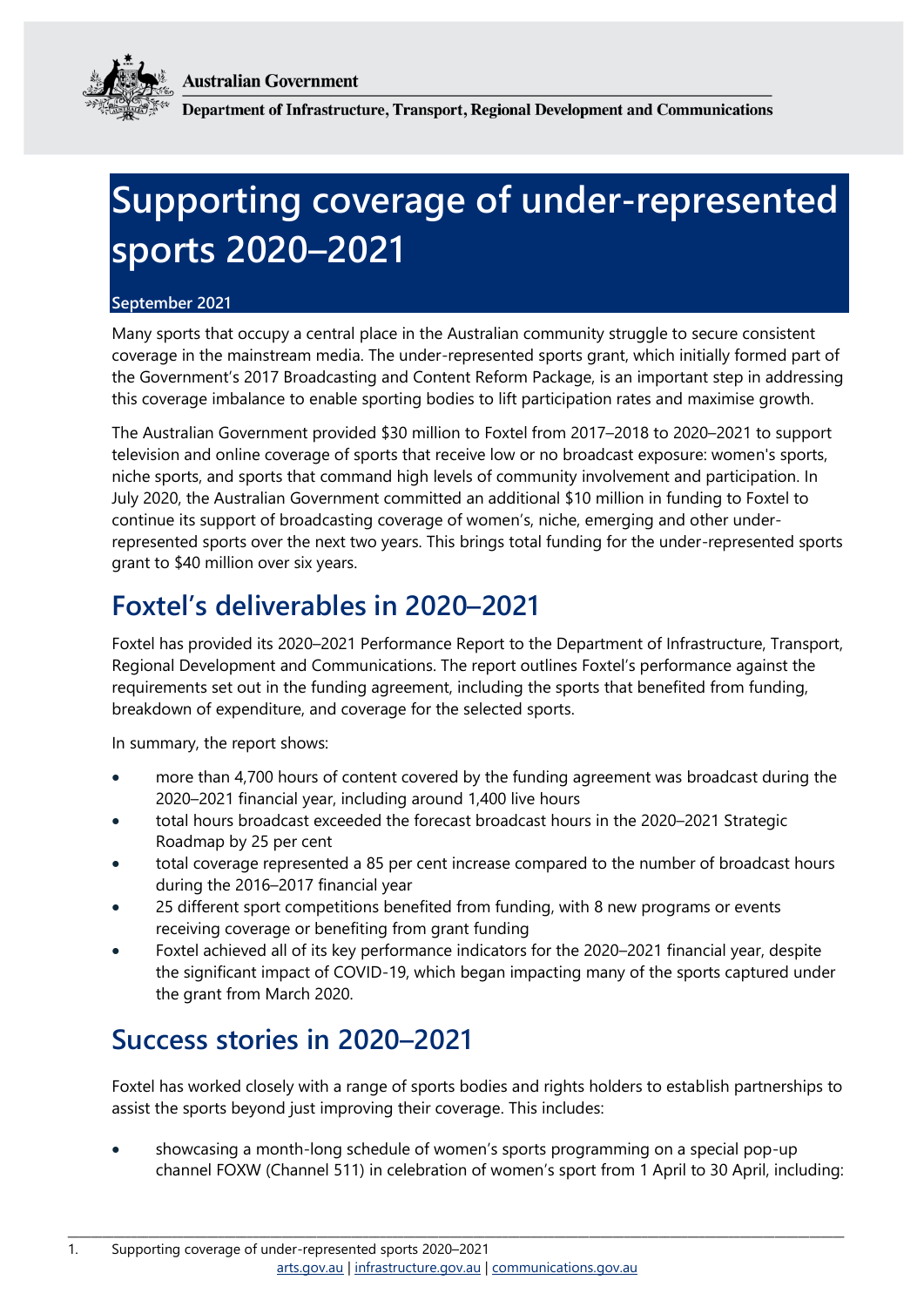September 2021 Supporting coverage of under-represented sports 2020–2021

- live coverage of women's sports such as the AFLW Finals series, the W-League Finals series, Matildas International Friendlies, One Day International (ODI) cricket, the WSL Surfing Championship Tour and the FIH Hockey Pro League;
- a range of supporting programming across the month showcasing women in sport including *The Heat Repeat*, *Trailblazers*, *Masterclass: Alyssa Healy*, and *The Season*.
- live broadcasting *The Athena,* the WPGA's inaugural women's two-day golfing competition, on Foxtel and Kayo Sports. The competition was introduced to address a lack of competition opportunities for Australian female golfers due to COVID-19 international travel limitations.
- live broadcasting the three-day event of *Wheelchair Rugby National Championship* on Foxtel and Kayo Sports. This broadcast represented the largest broadcast investment for a single disability sport in Australia.

## **The ongoing impact of the COVID-19 pandemic on sport**

The COVID-19 pandemic has impacted all sporting competitions in Australia. This grant activity supported many sporting bodies to re-establish themselves financially following the cessation or delay of women's, niche or under-represented sports due to the COVID-19 pandemic. Through this difficult period, Foxtel worked with sporting bodies to manage the delay and rescheduling of coverage of women's, niche and underrepresented sports, helping these sports to recommence competition sooner, as well as assisting to ensure the financial viability of these sports into the future.

The Department required Foxtel to provide a Re-establishment and Acceleration Plan (the Plan) in February 2021. The Plan provided an update on expected delays or changes to the grant activity due to the impacts of the COVID-19 pandemic. While this plan revised down some of Foxtel's planned broadcast coverage targets for 2020-21, the 2020–2021 Performance Report shows that for most sports, Foxtel delivered at least the number of hour's coverage as originally planned. Targeted hours for 2020-21 were not achieved for some sports and competitions due to cancellations or postponements. However, overall broadcast hours increased due to total coverage across all sports.

# **Sports supported in 2021–2022**

In 2021–2022, it is expected that Foxtel will broadcast at least 1,500 hours of live coverage, and around 4,700 hours of coverage in total, of women's, niche and emerging sports.

| <b>Sport</b>      | <b>Competition</b>                                                                                                              | <b>Anticipated coverage increase</b><br>in 2021-2022*                                                        |
|-------------------|---------------------------------------------------------------------------------------------------------------------------------|--------------------------------------------------------------------------------------------------------------|
| <b>AFL</b>        | $\bullet$ AFIW                                                                                                                  | $\bullet$ 73%                                                                                                |
| <b>Basketball</b> | FIBA Women's Asia Cup<br>$\bullet$<br><b>WNBL</b><br>$\bullet$<br>National Junior Championships<br>$\bullet$<br>(U20, U18, U16) | • No coverage in $2016 - 2017$<br>• No coverage in 2016-2017<br>No coverage in 2016-2017<br>$\bullet$        |
| <b>Cricket</b>    | WBBL<br>$\bullet$<br>Australian Women's Cricket Team<br>$\bullet$<br>ICC Women's Cricket World Cup<br>$\bullet$                 | • No coverage in 2016-2017<br>No coverage in 2016-2017<br>$\bullet$<br>No coverage in 2016-2017<br>$\bullet$ |
| <b>Lawn Bowls</b> | Lawn Bowls<br>$\bullet$                                                                                                         | - 6%<br>$\bullet$                                                                                            |

\_\_\_\_\_\_\_\_\_\_\_\_\_\_\_\_\_\_\_\_\_\_\_\_\_\_\_\_\_\_\_\_\_\_\_\_\_\_\_\_\_\_\_\_\_\_\_\_\_\_\_\_\_\_\_\_\_\_\_\_\_\_\_\_\_\_\_\_\_\_\_\_\_\_\_\_\_\_\_\_\_\_\_\_\_\_\_\_\_\_\_\_\_\_\_\_\_\_\_\_\_\_\_\_\_\_\_\_\_\_\_\_\_\_\_\_\_\_\_\_\_\_\_\_\_\_\_\_\_\_\_\_\_\_

Details of the sports that will be supported through the grant in 2021–2022 are outlined below, representing 94% per cent of the total planned hours for 2021–2022.